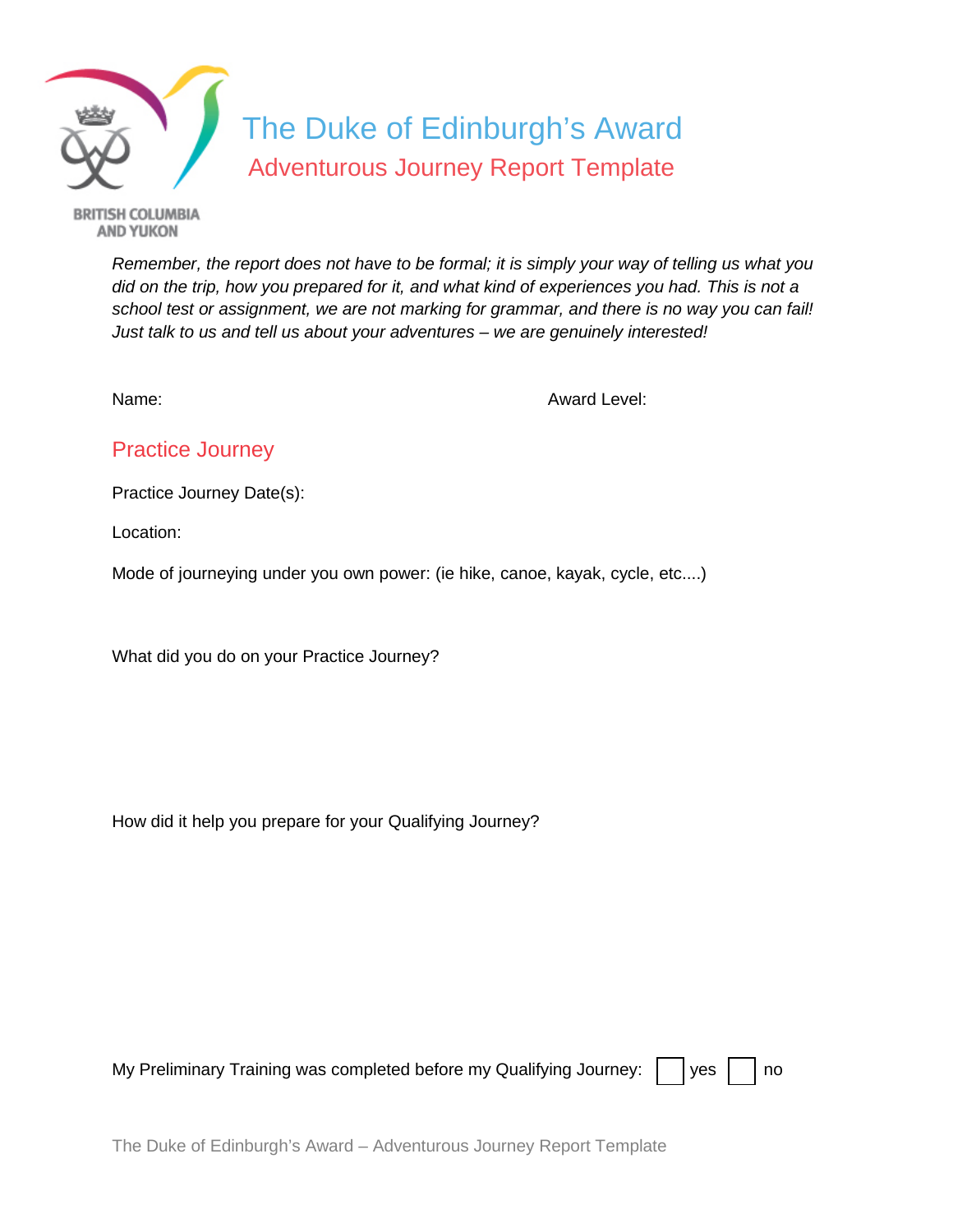## Qualifying Journey

Journey Date(s):

Location:

Mode of journeying under you own power: (ie hike, canoe, kayak, cycle, etc....)

Number of kilometres travelled under your own power during journey:

What inspired you to choose this particular trip?

How did you get there? (ie car, ferry, plane)

Who went with you? Were they also working on their Duke of Ed Award?

What was your favourite part about this journey? Why?

What would you do differently next time? Why?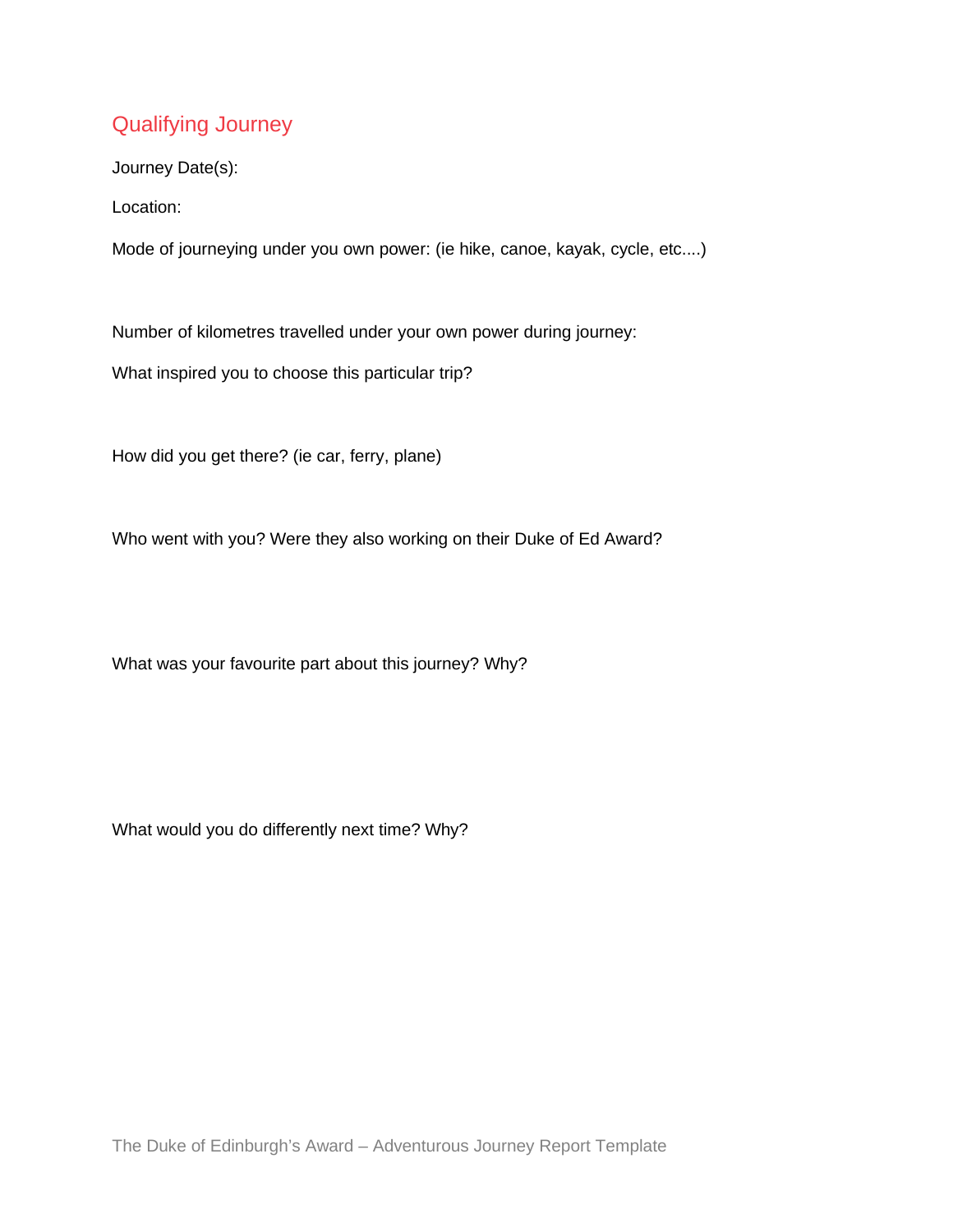What did you experience? Write a daily log which includes a paragraph for each day of the trip (or attach log if recorded elsewhere).

Day 1:

Day 2:

Day 3 (if needed):

Day 4 (if needed):

The Duke of Edinburgh's Award – Adventurous Journey Report Template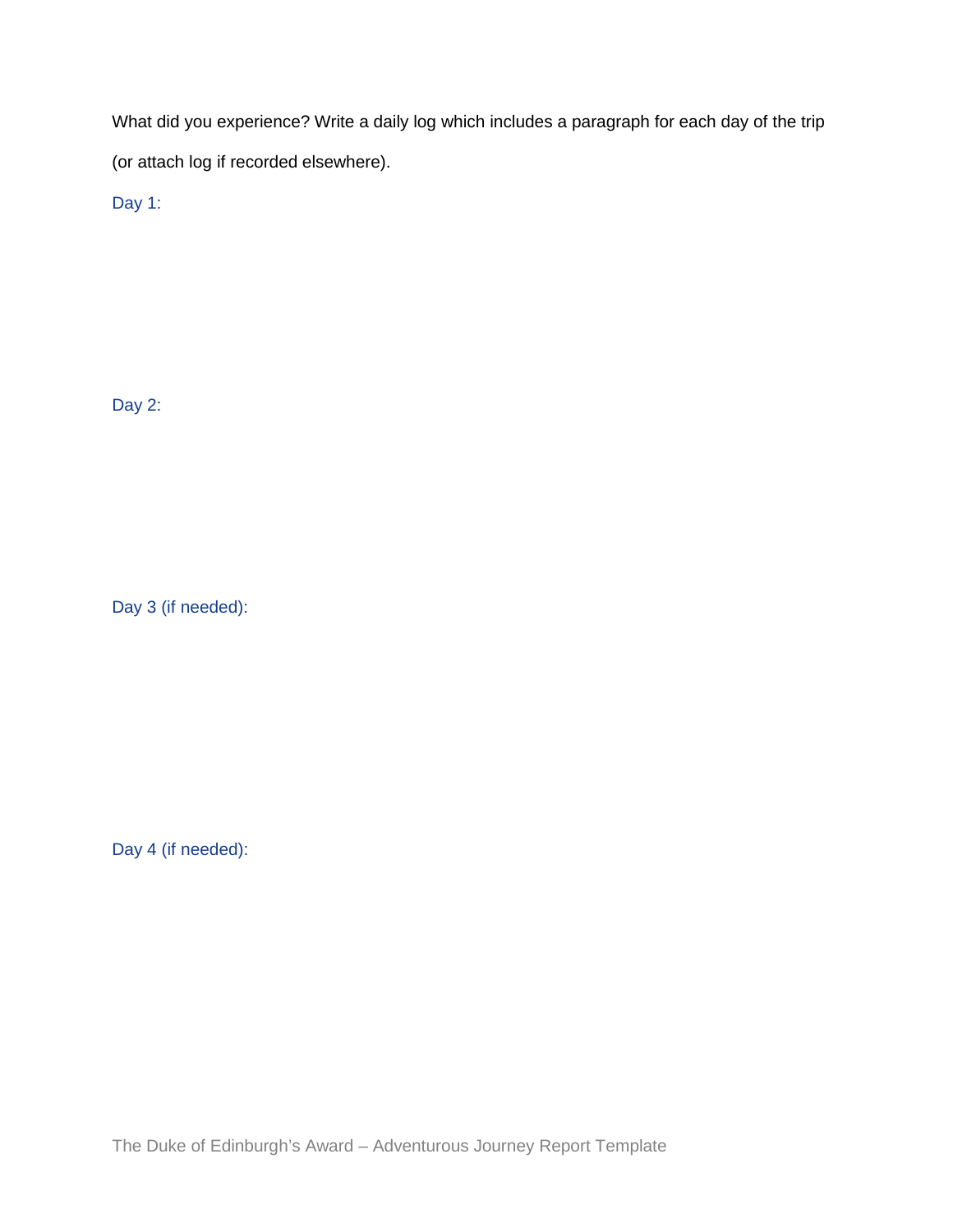## Equipment Lists

Personal Equipment list

Group Equipment List

First Aid and Safety Equipment (*Include contents of the first aid kit*)

The Duke of Edinburgh's Award – Adventurous Journey Report Template